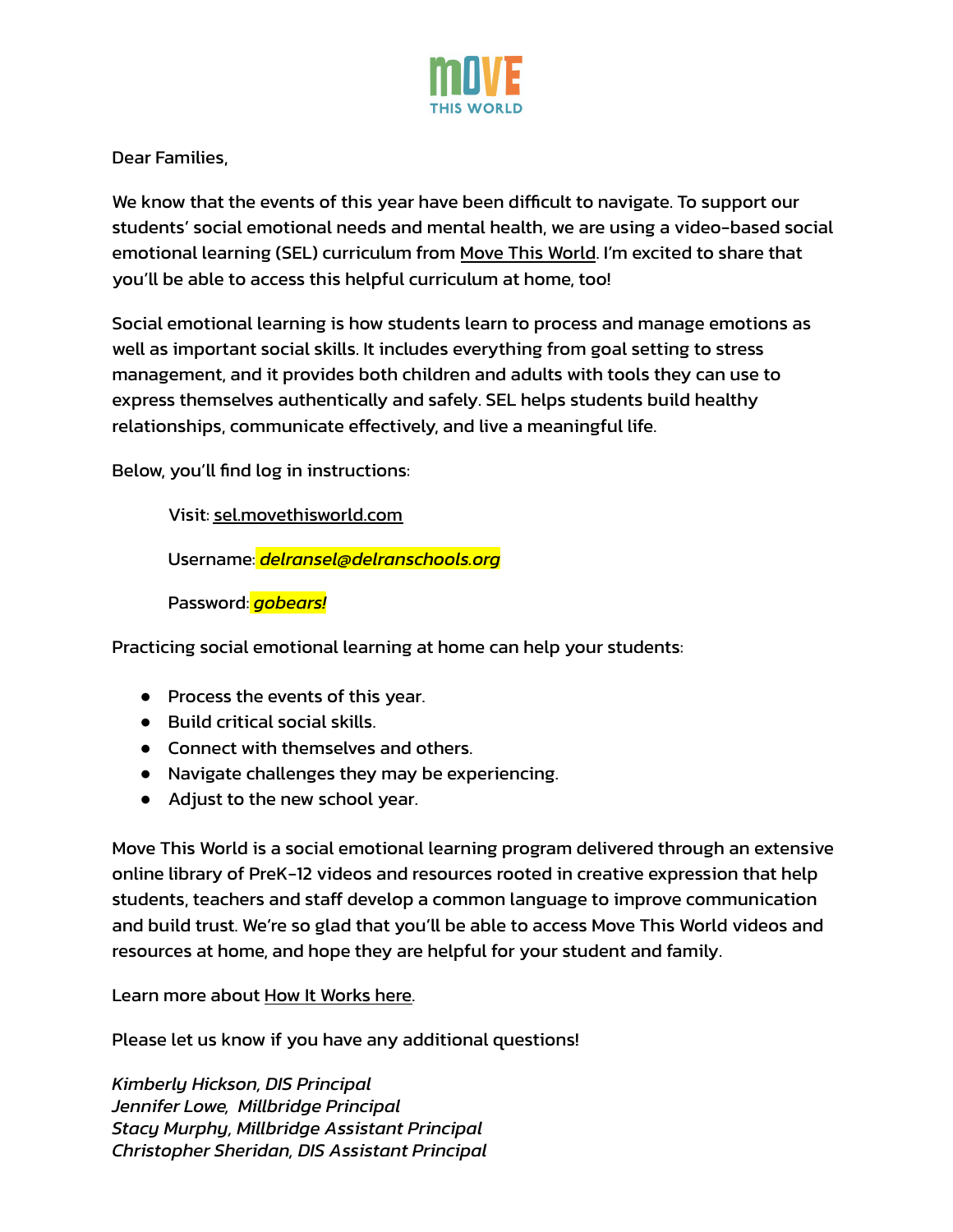

# WHAT IS SOCIAL EMOTIONAL LEARNING?

Social emotional learning (SEL) is the process through which children and adults acquire and effectively apply the knowledge, attitudes and skills necessary to understand and manage emotions, set and achieve goals, feel and show empathy for others, establish and maintain positive relationships and make responsible decisions.

For more information on SEL visit the CASEL Website.

## THE FIVE CORE SEL COMPETENCIES



### SELF-AWARENESS

Self-awareness is our capacity to recognize our individual feelings and emotions as well as the ability to express them accurately and productively. For example, if we have a strong self-awareness we will easily be able to differentiate how we feel when we're stressed versus when we're angry.

3

## SOCIAL AWARENESS

Social awareness is our capacity to appreciate the thoughts, feelings and perspectives of others. It's our ability to put ourselves "in someone else's shoes" and truly empathize with them. Social awareness also involves understanding and respecting social and ethical norms. When we build our ability to achieve these things we're able to form stronger connections with our communities.

5

## RESPONSIBLE DECISION MAKING

Responsible decision making is our ability to make positive choices. When making choices you should be thinking about the consequences that your choices can have on both your personal life and on others. Responsible decisions require that you think about your personal beliefs as well as social and ethical norms.

2

4

### SELF-MANAGEMENT

Self-management is our capacity to successfully manage and regulate our emotions, particularly difficult ones. For example, when we are stressed, do we use a particular set of management strategies or coping techniques? Do these strategies and techniques help to calm us down so that we can continue on with our days, or do we allow our stress to derail us?

RELATIONSHIP SKILLS

Relationship skills involve our capability to form and maintain relationships with others. This involves our ability to communicate, mediate disagreements, and work successfully in teams. It's important to keep in mind that these skills should lead to healthy, meaningful relationships rather than destructive ones.

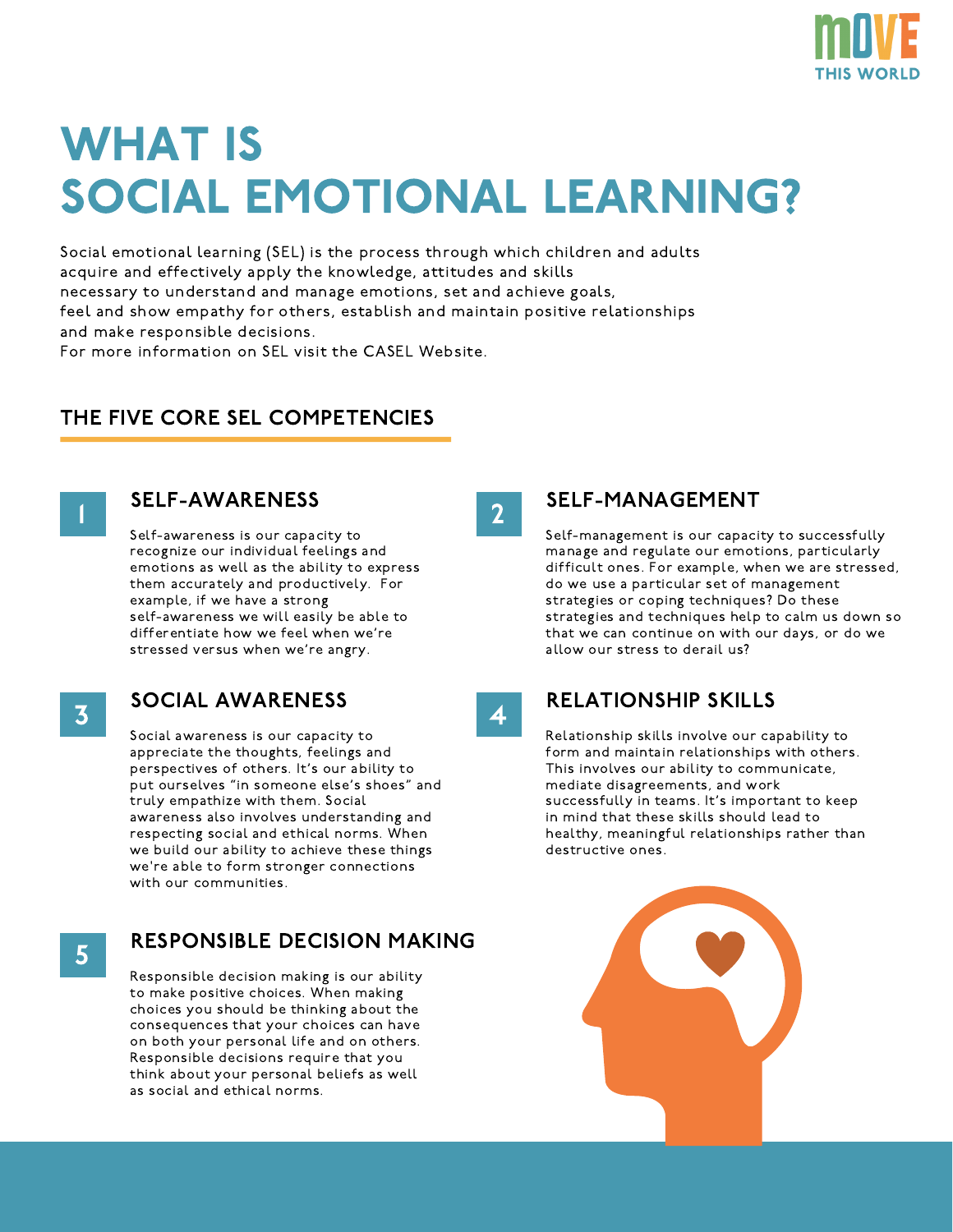

# ¿QUÉ ES EL APRENDIZAJE SOCIAL Y EMOCIONAL?

El aprendizaje social y emocional (SEL) es el proceso a través del cual los niños y los adultos adquieren y aplican efectivamente el conocimiento, las actitudes y las habilidades necesarias para comprender y manejar las emociones, establecer y alcanzar objetivos, sentir y mostrar empatía por los demás, establecer y mantener relaciones positivas y tomar decisiones responsables Para obtener más información sobre el SEL, visite el sitio web de CASEL.

## LAS CINCO COMPETENCIAS BÁSICAS DEL SEL



## AUTOCONCIENCIA

La autoconciencia es nuestra capacidad de reconocer nuestros sentimientos y emociones individuales, así como la capacidad de expresarlos de manera precisa y productiva. Por ejemplo, si tenemos una fuerte autoconciencia podremos diferenciar fácilmente cómo nos sentimos cuando estamos estresados y cuando estamos enojados.

3

## CONCIENCIA SOCIAL

La conciencia social es nuestra capacidad de apreciar los pensamientos, sentimientos y perspectivas de los demás. Es nuestra capacidad de ponernos "en los zapatos de otra persona" y realmente empatizar con ellos. La conciencia social también implica comprender y respetar las normas sociales y éticas. Cuando desarrollamos nuestra capacidad para lograr estas cosas, podemos formar conexiones más fuertes con los demás.

5

## TOMA DE DECISIONES RESPONSABLE

La toma de decisiones responsable es nuestra capacidad de tomar decisiones positivas. Al tomar decisiones, debe pensar en las consecuencias que sus decisiones pueden tener tanto en su vida personal como en otras. Las decisiones responsables requieren que piense en sus creencias personales, así como en las normas sociales y ética.

2

## AUTOMANEJO

La Automanejo es nuestra capacidad para manejar y regular con éxito nuestras emociones, especialmente las difíciles. Por ejemplo, cuando estamos estresados, ¿utilizamos un conjunto particular de estrategias de manejo o técnicas de afrontamiento? ¿Estas estrategias y técnicas ayudan a calmarnos para que podamos continuar con nuestros días, o permitimos que nuestro estrés nos frustre?

4

## HABILIDADES DE RELACIÓN

Las habilidades de relación implican nuestra capacidad de formar y mantener relaciones con los demás. Esto implica nuestra capacidad de comunicarnos, mediar desacuerdos y trabajar

con éxito en equipo. Es importante tener en cuenta que estas habilidades deben conducir a relaciones saludables y significativas en lugar de relaciones destructivas.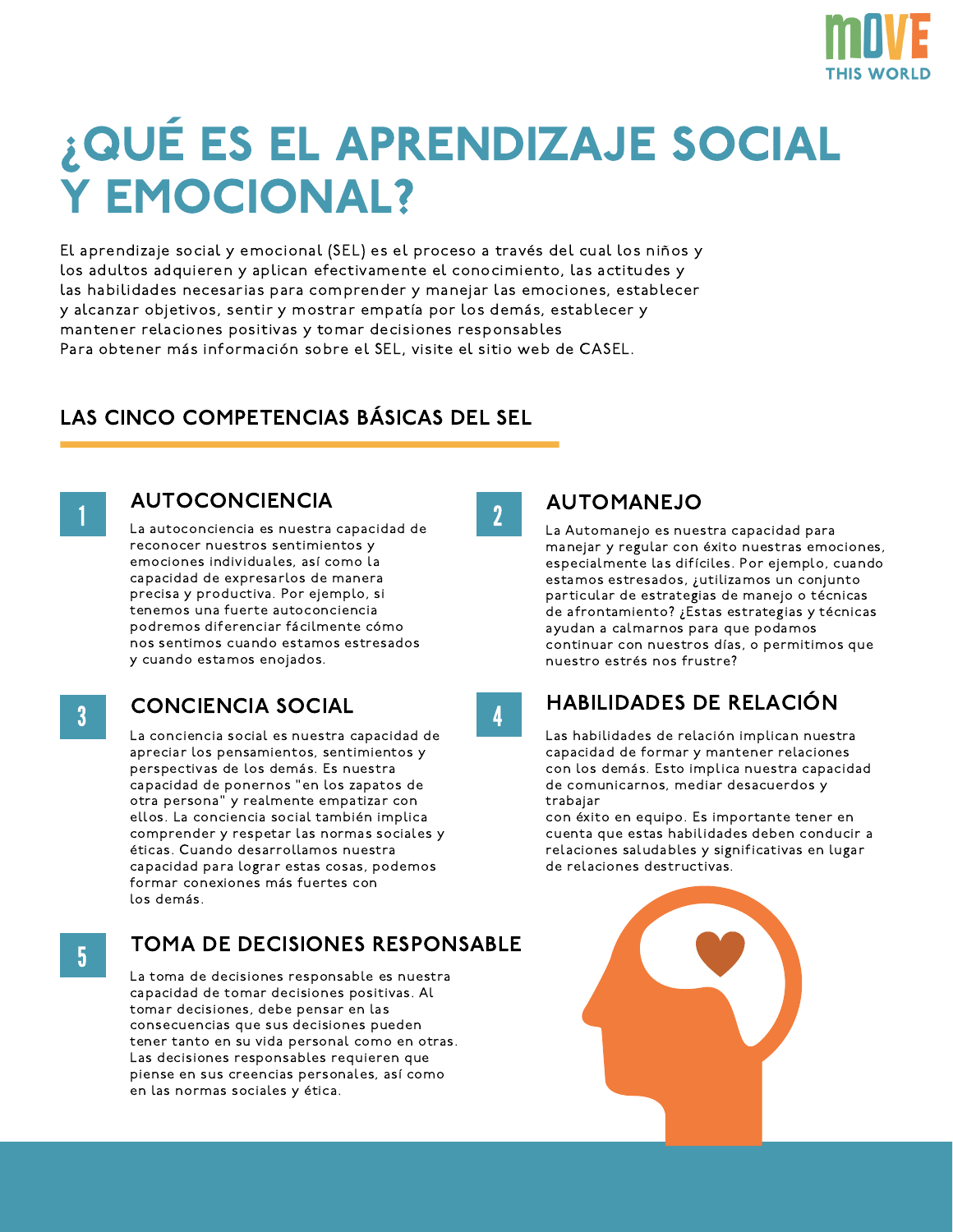# Social, Emotional, and Academic Development

**FAST** FACTS

## What we know about social, emotional, and academic development.



## Nine out of ten Four in five

teachers believe social and emotional skills can be taught and that it benefits students.



teachers want more support to address students' social and emotional development.

THE ASPEN INSTITUTE NATIONAL COMMISSION ON SOCIAL, EMOTIONAL, & **ACADEMIC DEVELOPMENT** 

students use to describe how they feel **tired bored** at school are negative. Students most commonly report they are tired, stressed and bored.



75% of the words stressed happy Integrating social and students use to describe how they feel tired bored emotional development emotional development improves students' attitudes and engagement

# Growth in

occupations

that require the mastery of social and emotional skills has outpaced growth of all occupations.



Eight in ten employers say social and emotional skills are the

## most important to

success

and yet are also the hardest skills to find.

Social and emotional competency is at least as predictive of academic and career achievement as is IQ.



Supporting students' social and emotional development produces an

11-percentagepoint gain

in grades and test scores.



Social and emotional skills help to build cognitive skill. They

# help students

## learn academic

content and apply their knowledge.